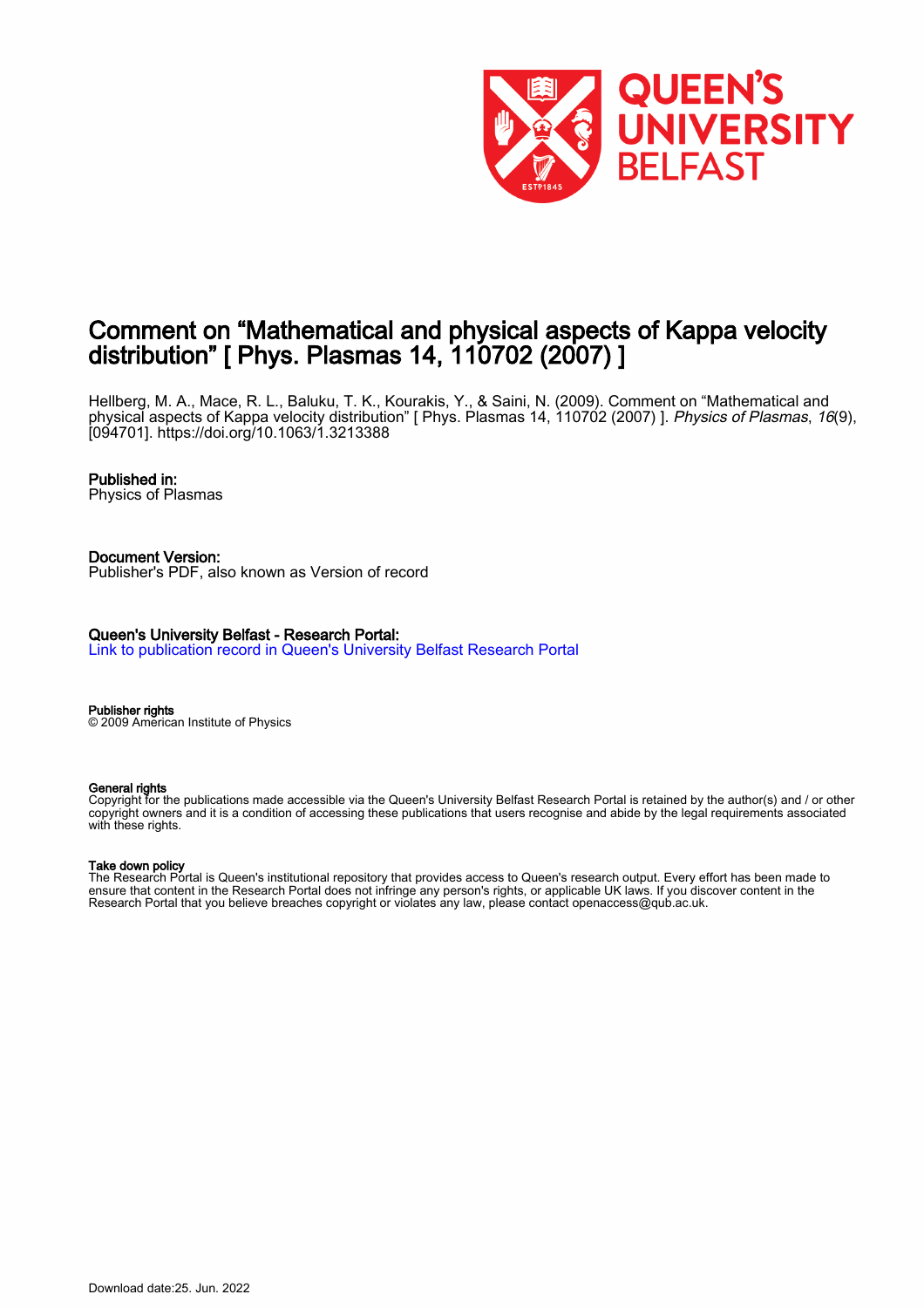## **[Comment on "Mathematical and physical aspects of Kappa velocity](http://dx.doi.org/10.1063/1.3213388) distribution"** [[Phys. Plasmas 14, 110702](http://dx.doi.org/10.1063/1.3213388) (2007)]

M. A. Hellberg,<sup>1[,a](#page-1-0))</sup> R. L. Mace,<sup>1[,b](#page-1-1))</sup> T. K. Baluku,<sup>1[,c](#page-1-2))</sup> I. Kourakis,<sup>2[,d](#page-1-3))</sup> and N. S. Saini<sup>2[,e](#page-1-4))</sup> <sup>1</sup> School of Physics, University of KwaZulu-Natal, Private Bag X54001, Durban 4000, South Africa<br><sup>2</sup> Department of Physics and Astronomy, Centre for Plasma Physics, Queen's University Belfast, *Belfast, Northern Ireland BT7 1NN, United Kingdom*

Received 27 April 2009; accepted 7 August 2009; published online 3 September 2009; publisher error corrected 10 September 2009)

A recent paper [L.-N. Hau and W.-Z. Fu, Phys. Plasmas 14, 110702 (2007)] deals with certain mathematical and physical properties of the kappa distribution. We comment on the authors' use of a form of distribution function that is different from the "standard" form of the kappa distribution, and hence their results, *inter alia* for an expansion of the distribution function and for the associated number density in an electrostatic potential, do not fully reflect the dependence on  $\kappa$  that would be associated with the conventional kappa distribution. We note that their definition of the kappa distribution function is also different from a modified distribution based on the notion of nonextensive entropy. © *2009 American Institute of Physics*. doi[:10.1063/1.3213388](http://dx.doi.org/10.1063/1.3213388)

In a recent paper, $\frac{1}{1}$  a number of mathematical aspects of the kappa velocity distribution<sup>2</sup> are presented. We are concerned that the results of Hau and  $Fu<sup>1</sup>$  do not correctly represent the full dependence on the parameter  $\kappa$  because the authors do not use the "conventional" kappa distribution<sup>2</sup> in their calculations.

The kappa distribution has been commonly used to fit particle data obtained in satellite-based experiments, for instance, as discussed by Refs. [2–](#page-5-1)[8,](#page-5-2) as well as in some laboratory devices.<sup>9</sup> It describes a distribution function that has a Maxwellian-like core and a high-energy component of power-law form. The conventional isotropic, threedimensional form of the kappa distribution function may be written concisely as

<span id="page-1-5"></span>
$$
F_{\kappa}(v) = A_{\kappa} \left( 1 + \frac{v^2}{\kappa \theta^2} \right)^{-(\kappa+1)}.
$$
 (1)

This expression contains three parameters, viz.,  $A_{\kappa}$ ,  $\theta$ , and  $\kappa$ , the latter being a spectral index.<sup>2,[10](#page-5-4)[,11](#page-5-5)</sup> This is essentially the power index obeyed by the high-energy component of the equivalent energy distribution. Of these parameters, only  $\kappa$  is in a sense a free parameter, as the other two are constrained by the lowest (even) moments of the distribution function. Equating the lowest moment to the density *N* leads to

<span id="page-1-6"></span>
$$
A_{\kappa} = \frac{N}{(\pi \kappa \theta^2)^{3/2}} \frac{\Gamma(\kappa + 1)}{\Gamma(\kappa - 1/2)},
$$
\n(2)

where  $\Gamma(x)$  is the usual gamma function. The parameter  $\theta$  is a characteristic speed, that has been termed an effective thermal speed by some authors. In fact, given the isotropic distribution function in the form of Eq.  $(1)$  $(1)$  $(1)$ , it can easily be shown that  $\theta$  is the most probable particle speed. However,

we note that this is not the most probable speed that is found for a Maxwellian, i.e., what is usually termed the "thermal speed,"  $v_t = (2K_B T/m)^{1/2}$ , where *T* is the particle temperature, *m* the mass of the particles, and  $K_B$  is Boltzmann's constant.

It is our contention that to properly relate  $\theta$  to the plasma temperature requires consideration of the second moment of the velocity distribution function and some care in its interpretation.

To illustrate the source of the divergent approaches to the use of the kappa distribution, we provide here a brief historical perspective.

The kappa distribution was first used as a fit to particle data found with the OGO-1 satellite by Vasyliunas, $^{2}$  following a suggestion by Olbert. $^2$  In that paper, the standard isotropic three-dimensional distribution was written  $as<sup>2</sup>$ 

<span id="page-1-7"></span>
$$
F_{\kappa}(v) = \frac{N}{w_0^3} \frac{\Gamma(\kappa + 1)}{(\pi \kappa)^{3/2} \Gamma(\kappa - 1/2)} \left(1 + \frac{v^2}{\kappa w_0^2}\right)^{-(\kappa + 1)}.\tag{3}
$$

Here  $w_0$  was stated to be the most probable particle speed, in agreement with our statement regarding the equivalent  $\theta$  in Eq.  $(1)$  $(1)$  $(1)$ .

Vasyliunas<sup>2</sup> also pointed out that it was often convenient to use the characteristic energy,  $E_0 = m w_0^2/2$ , corresponding to the characteristic speed  $w_0$ . This is the energy of the peak in the differential flux. By considering the second moment of the distribution function,

<span id="page-1-8"></span>
$$
U = \int d\mathbf{v} f(v) m v^2 / 2, \qquad (4)
$$

it was shown that the mean energy per particle is related to the most probable speed  $w_0$  through the associated energy  $E_0$ by

<span id="page-1-9"></span>
$$
E_m \equiv U/N = \frac{3}{2} E_0 \left( \frac{\kappa}{\kappa - 3/2} \right). \tag{5}
$$

Finally, it was pointed out that in the special case  $\kappa \rightarrow \infty$ , the velocity distribution  $(3)$  $(3)$  $(3)$  reduces to the Maxwellian, for

<span id="page-1-0"></span>a)Electronic mail: hellberg@ukzn.ac.za.

<span id="page-1-1"></span>b)<br>Electronic mail: macer@ukzn.ac.za.

<span id="page-1-2"></span>c)Electronic mail: 205527176@ukzn.ac.za and balukuthomas@yahoo.co.uk.

<span id="page-1-3"></span><sup>&</sup>lt;sup>d)</sup>Electronic mail: i.kourakis@qub.ac.uk.

<span id="page-1-4"></span>e)Electronic mail: nssaini@yahoo.com; ns.saini@qub.ac.uk.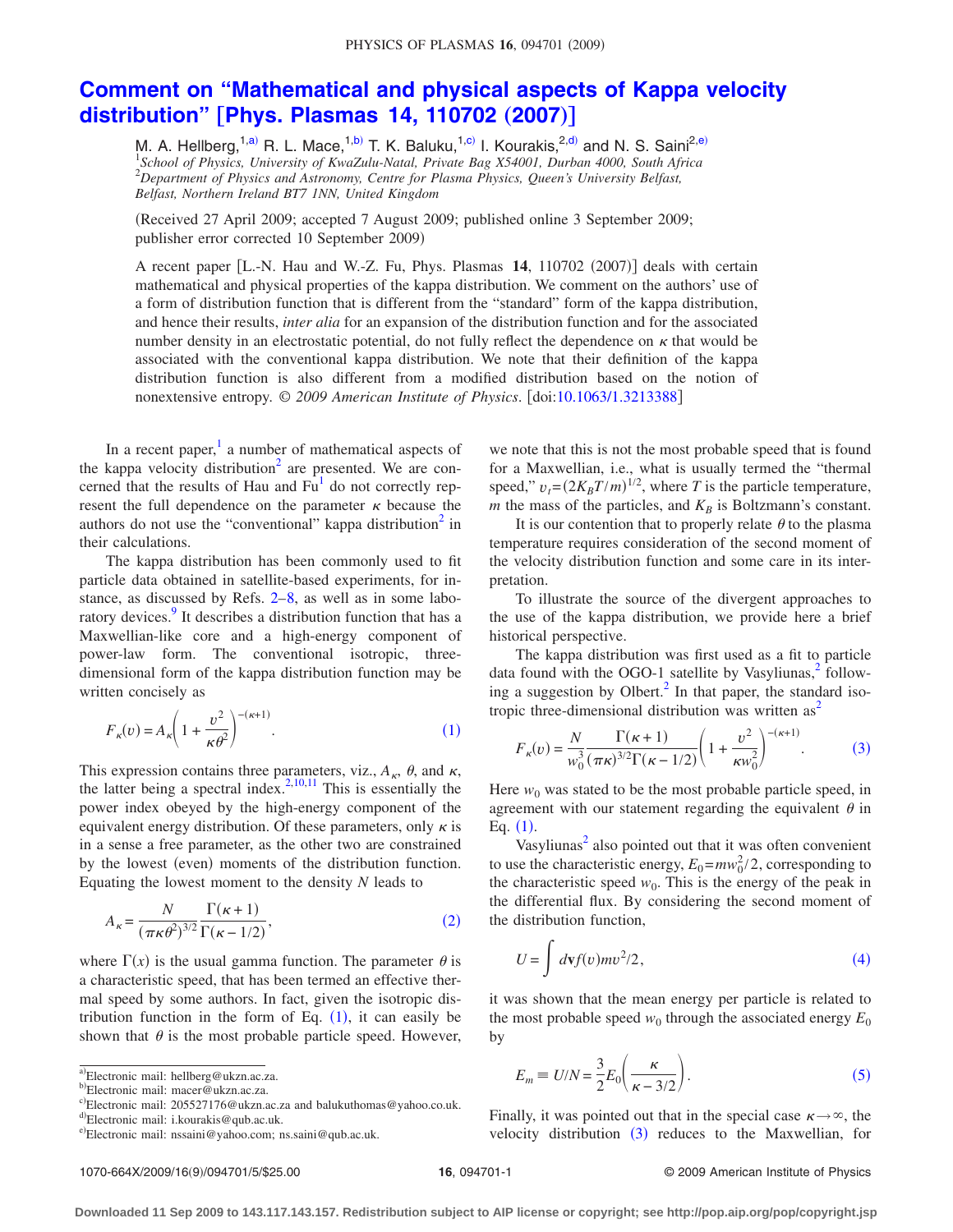which equipartition of energy applies rigorously, and the ex-pression ([5](#page-1-9)) reduces to  $K_B T = E_0$ .

A few years later, Formisano *et al.*[3](#page-5-6) used the kappa distribution (they called it a " $K$  distribution") to fit proton data measured in the magnetosheath. Substituting the above notation for theirs, we note that they introduced a "plasma temperature *T*," which they expressed as

<span id="page-2-0"></span>
$$
K_B T = (1/2) m w_0^2 \left(\frac{\kappa}{\kappa - 3/2}\right). \tag{6}
$$

Clearly, this is related to the mean energy per particle, *Em*, of Vasyliunas, by  $E_m = (3/2)K_B T$ . Such a temperature definition, making use of equipartition of energy, although appropriate for the equilibrium distribution, the Maxwellian, is not strictly valid for a non-Maxwellian distribution. Nevertheless, there are practical advantages to using such an equivalent kinetic temperature, which can be a useful concept, and moreover, is accepted in practice for distributions that do diverge from the Maxwellian.<sup>12</sup>

In what may be the earliest theoretical paper based on the kappa distribution, Leubner<sup>13</sup> considered resonant wave particle interactions in a kappa plasma. Considering an anisotropic plasma  $(T_{\perp} \neq T_{\parallel})$ , he wrote the kappa distribution function in a form equivalent to that of Vasyliunas, introducing  $\theta$  to represent the characteristic (most probable) speed. He also related the average energy to a temperature, hence obtaining

<span id="page-2-1"></span>
$$
\theta^2 = \left(\frac{\kappa - 3/2}{\kappa}\right) \left(\frac{2K_B T}{m}\right). \tag{7}
$$

Thus  $\theta$ , in Leubner's early paper, is explicitly not the Maxwellian thermal speed  $v_t$ . Furthermore, it is clearly  $\kappa$ -dependent. This is true also of the equivalent characteristic speed  $w_0$  in Refs. [2](#page-5-1) and [3.](#page-5-6)

Subsequently, a number of authors have studied various aspects and applications of the kappa distribution. Considering noise in a kappa plasma, Chateau and Meyer-Vernet<sup>14</sup> calculated "the equivalent temperature *T*" from the mean particle energy, obtaining the expression

<span id="page-2-2"></span>
$$
T = \frac{\langle mv^2 \rangle}{3K_B} = \frac{mv_0^2}{K_B} \frac{\kappa}{2\kappa - 3},\tag{8}
$$

where they used  $v_0$  in place of the notation  $w_0$  used by Vasyliunas, $<sup>2</sup>$  and the distribution is normalized by setting</sup>  $\langle v^0 \rangle = 1$ .

It is important to note that the use of equipartition of energy implies that the kinetic temperature (defined through the second moment of the distribution function) is the same for all plasmas with the same mean kinetic energy per particle, independently of the exact form of the distribution function. In our case, it is thus independent of the value of  $\kappa$ , as one can see from Eq.  $(8)$  $(8)$  $(8)$ . The second equality of Eq.  $(8)$ stresses the relationship between the temperature *T* and the most probable speed  $(v_0)$  [i.e.,  $\theta$  in Eq. ([7](#page-2-1))] that is given explicitly in Eq.  $(7)$  $(7)$  $(7)$ .

Independently, in a landmark set of papers, Summers, Thorne *et al.*<sup>[10](#page-5-4)[,11,](#page-5-5)[15–](#page-5-10)[19](#page-5-11)</sup> considered various waves in such a kappa plasma. They introduced a modified plasma dispersion

function  $Z_{\kappa}^*$ . This is the equivalent, for waves in a kappadistributed plasma, of the usual  $Z$ -function<sup>20</sup> for a Maxwellian distribution. In particular, they used the notation of Leubner, $13$  writing the isotropic, three-dimensional distribution function as  $\frac{10}{2}$ 

<span id="page-2-3"></span>
$$
F_{\kappa}(v) = \frac{N}{\pi^{3/2}} \frac{1}{\theta^3} \frac{\Gamma(\kappa + 1)}{\kappa^{3/2} \Gamma(\kappa - 1/2)} \left( 1 + \frac{v^2}{\kappa \theta^2} \right)^{-(\kappa + 1)},\tag{9}
$$

where  $\theta = \left[\frac{2\kappa - 3}{\kappa}\right]^{1/2} \left(\frac{K_B T}{m}\right)^{1/2}$ , with *T* the "particle temperature." The latter was defined in terms of the mean particle kinetic energy, as shown explicitly, for instance, for anisotropic plasmas. $16,18$  $16,18$  We note that a well-defined value of  $\theta$  requires  $\kappa > 3/2$ .<sup>[10,](#page-5-4)[21](#page-5-15)</sup>

The formulation set out above has been followed by numerous papers on waves in kappa plasmas and related calculations, e.g., Refs. [7,](#page-5-16) [9,](#page-5-3) and [21–](#page-5-15)[44](#page-5-17) and many others.

From the above it also follows that one finds that the shielding distance in a  $\kappa$ -distributed plasma becomes  $\lambda_{\kappa} = \lambda_{D} [(\kappa - 3/2) / (\kappa - 1/2)]^{1/2}$ , where  $\lambda_{D} = (\epsilon_{0} K_{B} T / ne^{2})^{1/2}$  is the usual Debye length for a Maxwellian plasma having the same density and the same mean energy. $6,14,25$  $6,14,25$  $6,14,25$ 

As an aside, we note that integration over two velocity space coordinates leads to the one-dimensional kappa distribution function,  $10,27,38$  $10,27,38$  $10,27,38$  which can be written as

<span id="page-2-4"></span>
$$
f_{\kappa}(v) = \frac{N_0}{(\pi \kappa \theta^2)^{1/2}} \frac{\Gamma(\kappa)}{\Gamma(\kappa - 1/2)} \left(1 + \frac{v^2}{\kappa \theta^2}\right)^{-\kappa},\tag{10}
$$

where it is seen that the inverse power is  $\kappa$ , whereas for the three-dimensional distribution it is  $(\kappa+1)$ .

Substituting in  $F_k(v)$  for  $\theta$ , one may write the kappa distribution in an alternative form,  $32$  i.e.,

<span id="page-2-5"></span>
$$
F_{\kappa}(v) = \frac{N_0}{(\pi \kappa \theta^2)^{3/2}} \frac{\Gamma(\kappa + 1)}{\Gamma(\kappa - 1/2)}
$$

$$
\times \left(1 + \frac{v^2}{\left[\kappa - 3/2\right]\left[2K_B T/m\right]}\right)^{-(\kappa + 1)}.\tag{11}
$$

In some instances the "characteristic velocity" (the most probable speed) is loosely referred to as a "thermal velocity." However, in all the above cases, one demands of the distribution function that the parameters  $A_{\kappa}$  and  $\theta$  should be obtained in a self-consistent manner from the lowest two even moments of the distribution, in which case it is clearly shown that, for a given value of mean particle energy, a measurable quantity,  $\theta$  must be a function of  $\kappa$ . As made explicit in Ref. [6,](#page-5-18) one is actually comparing kappa distributions having different values of  $\kappa$  with a Maxwellian counterpart having the same number density and energy density—what one may call "the equivalent Maxwellian." Although one may have qualms about applying equipartition to a nonequilibrium distribution, the interpretation of *T* as being the temperature of the equivalent Maxwellian is valid and is useful, and it is accepted in practice. Sometimes this *T* is called the kinetic temperature.

We note that, as the factor  $(\kappa/[\kappa-3/2]) > 1$  for finite  $\kappa$ , it follows from Eq.  $(8)$  $(8)$  $(8)$  that the "typical speed"  $v_0$  of the conventional kappa distribution is smaller than the Maxwellian thermal speed for the same value of temperature. From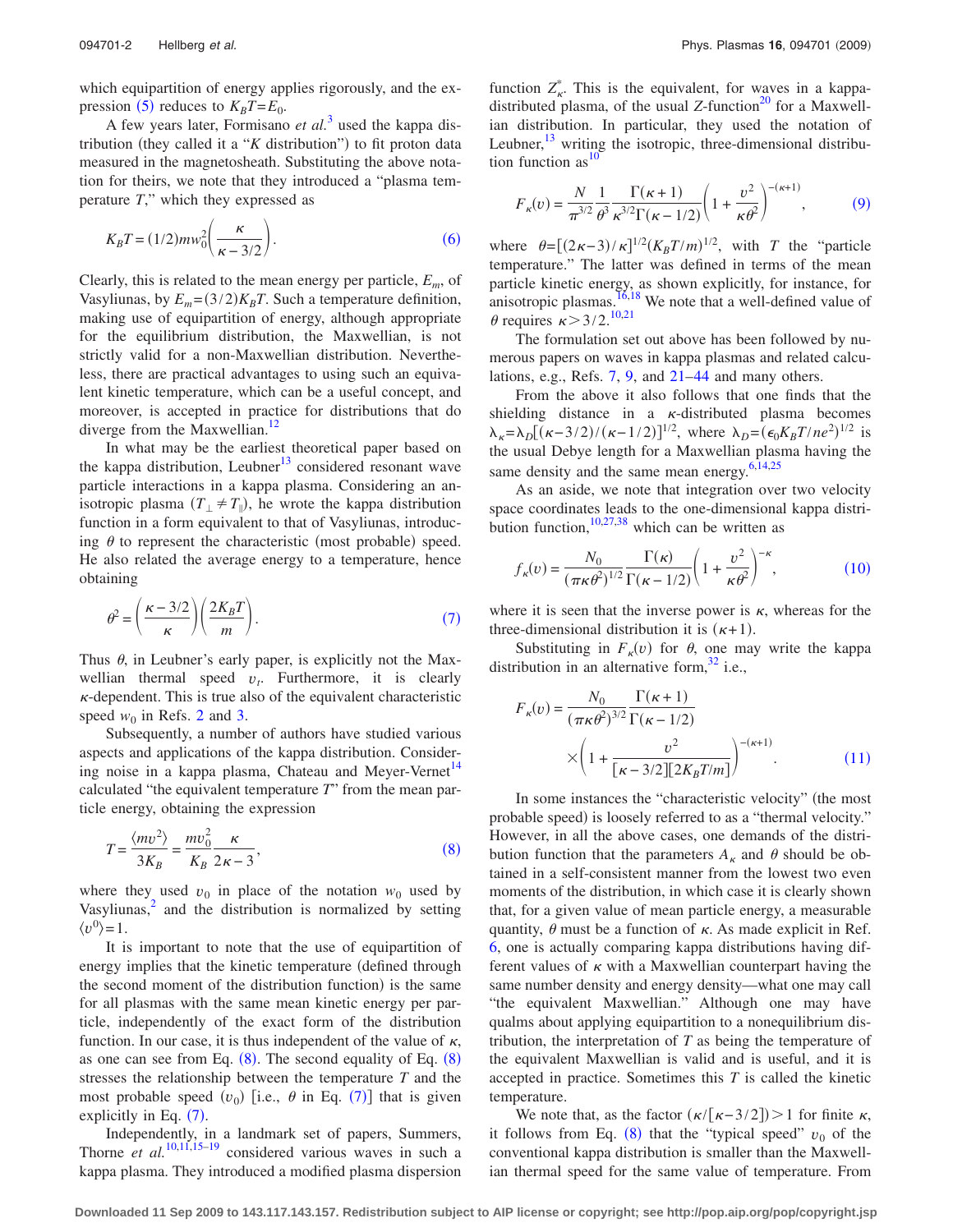that and from Eq. ([9](#page-2-3)) it follows that the standard kappa distribution has a higher, narrower peak, and a broader base than the equivalent Maxwellian. This is intuitively reasonable—if the total energy content is the same, and the kappa distribution has more high-energy particles, then the velocity spread of the core, and hence the *perceived* thermal core temperature, of the kappa distribution must be lower than that of the equivalent Maxwellian. Clearly, however, from the definition of temperature, all distributions with the same mean energy per particle have the same temperature, as we have seen above.

In our discussion below we prefer not to discuss a "temperature" of the kappa distribution as such, but instead shall concentrate on distributions having the same average energy density (the second moment of the distribution), a measurable quantity, and write the temperature of the equivalent Maxwellian. We shall then explore the effects of different values of  $\kappa$  on various characteristics of the plasma.

It obviously makes practical and theoretical sense to compare the kappa distribution to a Maxwellian distribution that has the same average kinetic energy per particle. As we have seen, that leads to the result, Eq.  $(7)$  $(7)$  $(7)$ , that the characteristic velocity (the most probable speed  $\theta$ ) is proportional to the thermal speed of the equivalent Maxwellian. The constant of proportionality between  $\theta$  and  $v_t$  is clearly dependent on  $\kappa$ . We reiterate this important point for future reference.

In contrast to the above formulation of the conventional kappa distribution, Leubner has, in a set of recent papers, [45–](#page-5-23)[47](#page-5-24) followed on the work of Silva *et al.*[48](#page-5-25) to suggest a modified kappa distribution, which is based on the notion of nonextensive entropy. It assumes a simple transformation from a Tsallis distribution[.49](#page-5-26) The latter is expressed in terms of a parameter *q*, and writing  $\kappa = 1/(1-q)$ , Leubner<sup>45</sup> obtained a one-dimensional distribution [Eq.  $(6)$  of Ref. [45](#page-5-23)]. In particular, in it, the most probable particle speed  $\theta$  is replaced by the most probable speed of a Maxwellian, the thermal speed,  $v_t = (2K_B T/m)^{1/2}$ , where *T* is the temperature "of the species considered." He then states that, by "analogy," one finds a similar isotropic three-dimensional distribution [Eqs.  $(10)$  and  $(11)$  of Ref. [45](#page-5-23)],

<span id="page-3-0"></span>
$$
F_L(\mathbf{v}) = \frac{N}{\pi^{3/2} v_t^3} \frac{1}{\kappa^{3/2}} \frac{\Gamma(\kappa)}{\Gamma(\kappa - 3/2)} \left(1 + \frac{v^2}{\kappa v_t^2}\right)^{-\kappa}.
$$
 (12)

We note, importantly, that this three-dimensional function involves an inverse power  $\kappa$ , not  $(\kappa+1)$ . Later in the same paper, Leubner writes what he terms the "standard kappa distribution," "written conventionally" in a form that is at first sight akin to that of Eq.  $(9)$  $(9)$  $(9)$ , including an inverse power  $(\kappa+1)$ . However, unfortunately, he replaces  $\theta$  by the thermal speed  $v_t$ . He later states that an "effective thermal speed  $\theta = v_t ([\kappa - 3/2]/\kappa)^{1/2}$  is commonly defined from the moments of the distribution function," but does not use it. In a later paper,<sup>[46](#page-5-27)</sup> similar results are put forward and lead to a distribution of the form of Eq.  $(12)$  $(12)$  $(12)$ . In that paper, too, he writes of the "conventional" form of the kappa distribution function [alluding to that of Eq.  $(9)$  $(9)$  $(9)$ ], but wrongly writes it in terms of the thermal speed  $v_t$  rather than the most probable speed  $\theta$ . In Ref. [47,](#page-5-24) a paper cited in the Response<sup>50</sup> to our Comment,

Although what is in essence a " $q$ -distribution"<sup>49</sup> may possibly be regarded as a member of a broader kappa family of distributions, it seems incorrect to call it "the kappa distribution," which is a well-established and much-used velocity/energy distribution function. In this context, we see that Bryant<sup>o</sup> showed a particularly good example of a data fit, for solar wind electrons, to a conventional kappa distribution. The distribution clearly has more particles in both the low-energy and high-energy regions than a Maxwellian does, with a dip in the vicinity of the effective thermal speed. This would not fit the modified distributions used by Leubner $45-47$  $45-47$ and by Hau *et al.*,<sup>[50](#page-5-28)</sup> which have fewer low-energy particles in a low- $\kappa$  distribution than is the case for the Maxwellian.

Turning now to the paper by Hau and  $Fu<sub>1</sub><sup>1</sup>$  we note that the distribution function is defined as

<span id="page-3-1"></span>
$$
f^{\kappa}(v) = \frac{N}{2\pi(\kappa v_{\kappa}^2)^{3/2}} \frac{\Gamma(\kappa+1)}{\Gamma(\kappa-\frac{1}{2})\Gamma(\frac{3}{2})} \left(1+\frac{v^2}{\kappa v_{\kappa}^2}\right)^{-(\kappa+1)}.\tag{13}
$$

At first sight this is similar to our Eq.  $(9)$  $(9)$  $(9)$ . However, although the characteristic speed  $v_{\kappa}$  appears from the notation (subscript  $\kappa$ ) to have kappa dependence as  $\theta$  does, it is, in fact, defined as  $v_{\kappa} = [(2\kappa - 3)/\kappa \times K_B T_{\kappa}/m]^{1/2}$ , where "the characteristic temperature  $T_{\kappa}$  is  $T_{\kappa} = \kappa T/(\kappa - 3/2)$  with *T* being the temperature in the Maxwellian distribution,  $f = N(m/2\pi K_B T)^{3/2} \exp(-mv^2/2K_B T)$ ." By substituting for  $T_K$ and hence for *T* in  $v_{\kappa}$ , one sees that this definition of the characteristic speed is circular, and that the denominator in Eq. ([13](#page-3-1)) then simply reduces to  $2\kappa K_B T/m = \kappa v_t^2$ , i.e.,  $v_k \equiv v_t$ , the Maxwellian thermal speed. Thus, in this formulation, there is no need to introduce an apparently kappadependent characteristic speed *v*.

The introduction of the notation  $T_k$  in Ref. [1](#page-5-0) appears to follow the notation of Maksimovic *et al.*<sup>[51](#page-5-29)</sup> a paper cited in the Response to our Comment. However, the latter paper does not define  $T_k$  in the form given in Ref. [1.](#page-5-0) Instead, it is given as  $T_{\kappa} = m \langle v^2 \rangle / 3K_B$ , as in Eq. ([8](#page-2-2)), i.e., they<sup>51</sup> use the same form for the temperature as we have discussed above.<sup>3[,14](#page-5-9)</sup> As we have seen, that agrees with the form used in Ref. [10](#page-5-4) and the many papers that follow it.

In the Response<sup>50</sup> to our Comment, the authors to some extent clarify their intention regarding  $v_{\kappa}$ , by explicitly writing the distribution in terms of the thermal velocity of a Maxwellian, rather than in terms of  $v_{\kappa}$ ,

<span id="page-3-2"></span>
$$
f^{k}(v) = \frac{N}{2\pi(\kappa v_{\text{th}}^{2})^{3/2}} \frac{\Gamma(\kappa + 1)}{\Gamma(\kappa - 1/2)\Gamma(\frac{3}{2})} \left(1 + \frac{v^{2}}{\kappa v_{\text{th}}^{2}}\right)^{-(\kappa + 1)},
$$
\n(14)

with  $v_{\text{th}}$  defined through  $v_{\text{th}}^2 = 2K_B T/m$ .

In principle, it does seem to be surprising, and indeed illogical, that a non-Maxwellian distribution should be defined *a priori* in terms of an unknown Maxwellian thermal speed. The result is that, in considering different values of  $\kappa$ , the authors are comparing different "equivalent temperatures" associated with different values of kappa with the temperature of a specific preordained Maxwellian. It is not clear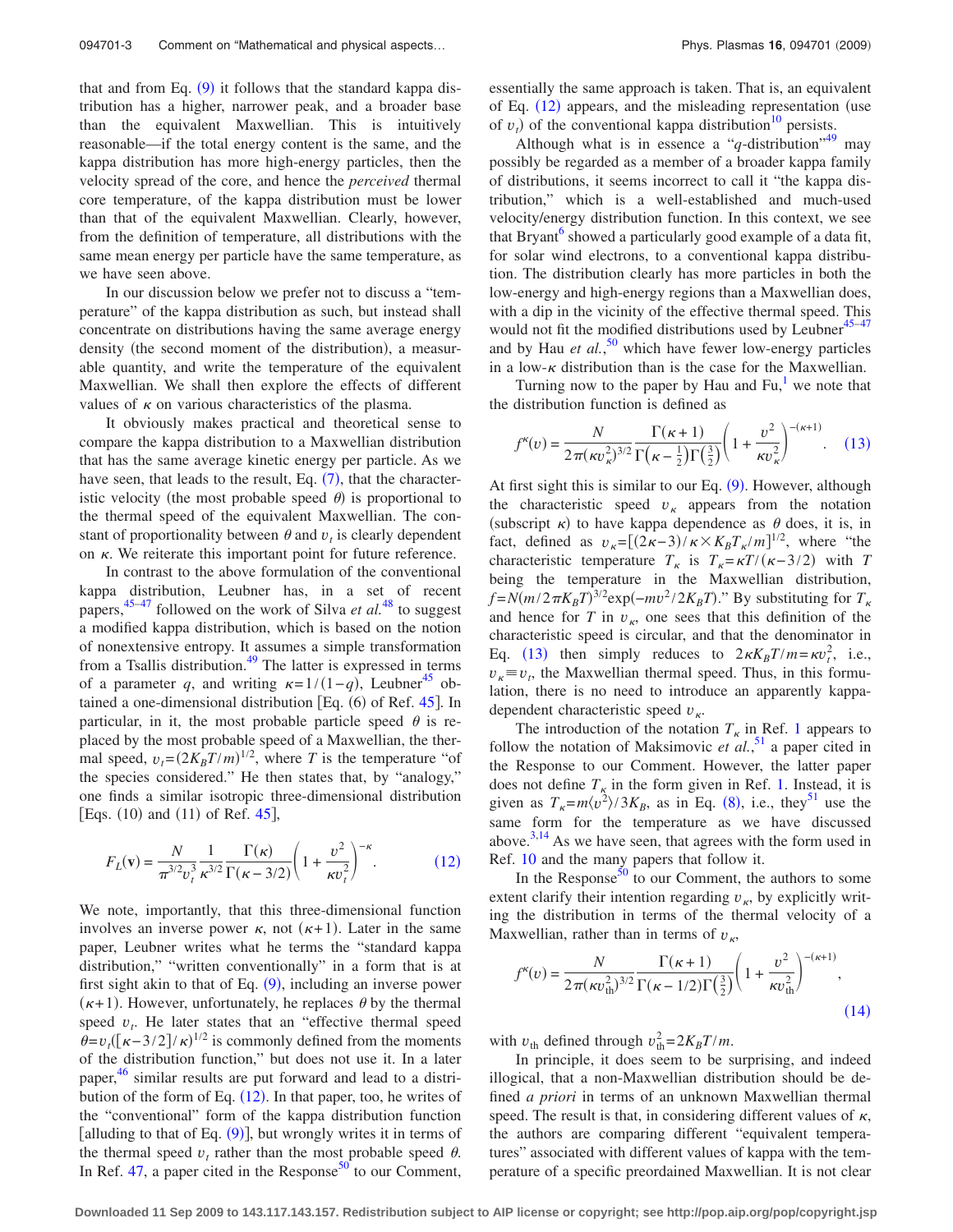how that temperature is defined and to be measured. Bearing in mind the uncertainty of the meaning of a temperature for a non-Maxwellian ("nonequilibrium") distribution, that would seem to be an exercise fraught with difficulties in interpretation. We believe that the standard approach, as we have outlined above, is both more satisfying theoretically and relates to the observable quantity, the mean kinetic energy per particle.

Furthermore, in using the thermal speed rather than the most probable speed  $\theta$ , the authors<sup>1</sup> may appear to be fol-lowing the model of Leubner.<sup>45–[47](#page-5-24)</sup> However, as we have spelt out above, the latter papers use a distribution in which the inverse power is  $\kappa$ , while in the authors' representation it is  $(\kappa+1)$ . Thus, the form of distribution function used by Hau and Fu is different from both the conventional form  $[Eq. (9)]$  $[Eq. (9)]$  $[Eq. (9)]$ and the Tsallis-like form  $[Eq. (12)].$  $[Eq. (12)].$  $[Eq. (12)].$ 

Following on from their distribution [Eq.  $(13)$  $(13)$  $(13)$ ], the authors obtain an expansion<sup>1</sup> of a normalized form of  $f^{\kappa}(v)$  in the form of a power series in  $(x/\kappa)$ , where  $x=(v/v_{\kappa})^2$ , as given in their Eqs.  $(3)$  $(3)$  $(3)$  and  $(4)$  $(4)$  $(4)$ . However, as we have seen, *x* itself includes  $\kappa$ -dependence if  $v_{\kappa}$  is correctly defined, as given for  $\theta$  above. Thus the expansion given by Hau and Fu<sup>1</sup> neglects dependence on  $\kappa$  that a proper definition of x would provide. One can see immediately from the formulation given in our Eq.  $(10)$  $(10)$  $(10)$  above that to rectify this it is important to write the expansion not in  $(x/\kappa)$ , but in  $(X/[\kappa-3/2])$ , where  $X = v^2/(2K_B T/m) = (v/v_t)^2$  is a variable that is independent of  $\kappa$ . We note that  $X = x(\kappa - 3/2)/\kappa$ . This obviously has mathematical (and hence physical) implications down the line, such as the range of  $v$  over which the expansion is valid, for distributions with a very high superthermal content, i.e., for, say,  $5/2 > \kappa > 3/2$ .

Later in the paper, $\frac{1}{1}$  the authors calculate moments of their distribution function to find expressions for the density and hence pressure of a species designated as  $\alpha$ , in an electrostatic potential  $\varphi$ , to obtain

<span id="page-4-0"></span>
$$
n_{\alpha} = N \left( 1 + \frac{q_{\alpha} \varphi}{\kappa K_B T_{\alpha}} \right)^{-\kappa + 1/2},\tag{15}
$$

in their notation. We stress that, as the denominator does not represent the full dependence of  $\theta$  on  $\kappa$ , Eq. ([15](#page-4-0)) suppresses some of the  $\kappa$ -dependence of the density in a potential  $\varphi$ . This is particularly important for low values of  $\kappa$ , approaching (3/2). This construction is carried through from Eqs. (12) to  $(17)$  of their paper.<sup>1</sup>

In fact, the full dependence of the density function on  $\kappa$ is reflected in our recent papers,  $32,33$  $32,33$  where we have written (in equivalent notation) the density for electrons and ions in an electrostatic potential  $\varphi$  explicitly as

<span id="page-4-1"></span>
$$
n_{\alpha}(\varphi) = N_{\alpha} \left( 1 \pm \frac{2e\varphi}{m_{\alpha} \kappa_{\alpha} \theta_{\alpha}^{2}} \right)^{-(\kappa_{\alpha}-1/2)}, \qquad (16)
$$

with  $\theta_{\alpha}^2 = [(\kappa_{\alpha} - 3/2)/\kappa_{\alpha}][2K_B T_{\alpha}/m_{\alpha}]$  and  $\alpha = e, i$  for the respective species. In this expression the upper (lower) sign gives the expression for the ions (electrons) and  $T_{\alpha}$  is the temperature of the equivalent Maxwellian, as discussed above. Substitution for  $\theta_{\alpha}$  then reveals the full dependence of the density on  $\kappa_{\alpha}$ , viz.,

<span id="page-4-2"></span>
$$
n_{\alpha}(\varphi) = N_{\alpha} \left( 1 \pm \frac{e\varphi}{\left[ \kappa_{\alpha} - 3/2 \right] K_{B} T_{\alpha}} \right)^{-(\kappa_{\alpha} - 1/2)}.
$$
 (17)

Naturally, this expression is obtained from either the threedimensional or the one-dimensional form of the kappa distribution function.<sup>32</sup> Appropriate normalized forms may then be deduced for each species, $32$  characterized by the factor  $(\kappa_{\alpha}$ -3/2) in the denominator.

Comparing Eq.  $(17)$  $(17)$  $(17)$  with that obtained by Hau and Fu<sup>1[,50](#page-5-28)</sup> [Eq.  $(15)$  $(15)$  $(15)$ ], one sees that the latter does not reflect the rapid changes that occur for  $\kappa$  values approaching (3/2).

Finally, we note that in their Response $50$  the authors cite a paper by Collier.<sup>52</sup> However, a careful reading of that work shows that Collier used the form of kappa distribution given in Ref.  $10$ , i.e., our Eq.  $(9)$  $(9)$  $(9)$ , and then indicated that one normally defines a temperature for this non-Maxwellian distribution in the form that we have given above [Eq.  $(8)$  $(8)$  $(8)$ ]. Collier then argued that in evaluating such a temperature from data, there are at times difficulties in fitting the low-flux high-energy part of the spectrum, resulting in the fit often being dominated by the core Maxwellian part. On that basis he introduced a second temperature  $T_{\text{core}}$ , associated with that Maxwellian core. Interestingly, he found that for ion distributions  $T_{\text{core}}$  increases with increasing  $\kappa$ , a result which is in line with our earlier discussion concerning the narrowness of the "core" distribution of a kappa distribution.

In related papers,  $53,54$  $53,54$  the kappa distribution is again presented in the conventional form, Eq.  $(9)$  $(9)$  $(9)$ , although the core temperature is also introduced in the discussion. We also note that a close examination of Fig. 2 of Ref. [55](#page-5-34) indicates that the calculated  $\kappa$  distribution found by Collier in that case appears to have a central peak that is higher than that of the Maxwellian, i.e., it agrees better with the shape obtained from Eq. ([9](#page-2-3)) than with that from the alternative distribution, as given in Fig. 1 of the Response. $50$ 

In summary, we agree that Hau and  $Fu<sup>1</sup>$  have found a number of useful mathematical expressions for a non-Maxwellian distribution that, like a kappa distribution, has a high-energy tail. However, we have shown that in their calculations they have used neither the standard, conventional kappa distribution  $[Eq. (9)]$  $[Eq. (9)]$  $[Eq. (9)]$  (Refs. [2,](#page-5-1) [10,](#page-5-4) and [13](#page-5-8)) nor the modified  $(q$ -like) distribution [Eq.  $(12)$  $(12)$  $(12)$ ] recently suggested,<sup>45</sup> that is based on nonextensive entropy. Further we have shown that as a result of an unusual definition of  $T_k$ , aspects of their original presentation<sup>1</sup> involve a circular argument, as a result of which their introduction of  $v_{\kappa}$  is superfluous. We have drawn attention to the misleading nature of the expansion that they obtain for low velocities, in that it suppresses an important part of the dependence of the kappa distribution function on  $\kappa$ , and we have given the density of a  $\kappa$ -distributed component in an electrostatic potential, in a form in which its full dependence on  $\kappa$  is reflected.

This research is supported in part by the National Research Foundation of South Africa (NRF). Any opinion, findings, and conclusions or recommendations expressed in this material are those of the authors and therefore the NRF does not accept any liability in regard thereto. T.K.B. acknowledges with thanks partial funding from DST through NASSP.

**Downloaded 11 Sep 2009 to 143.117.143.157. Redistribution subject to AIP license or copyright; see http://pop.aip.org/pop/copyright.jsp**